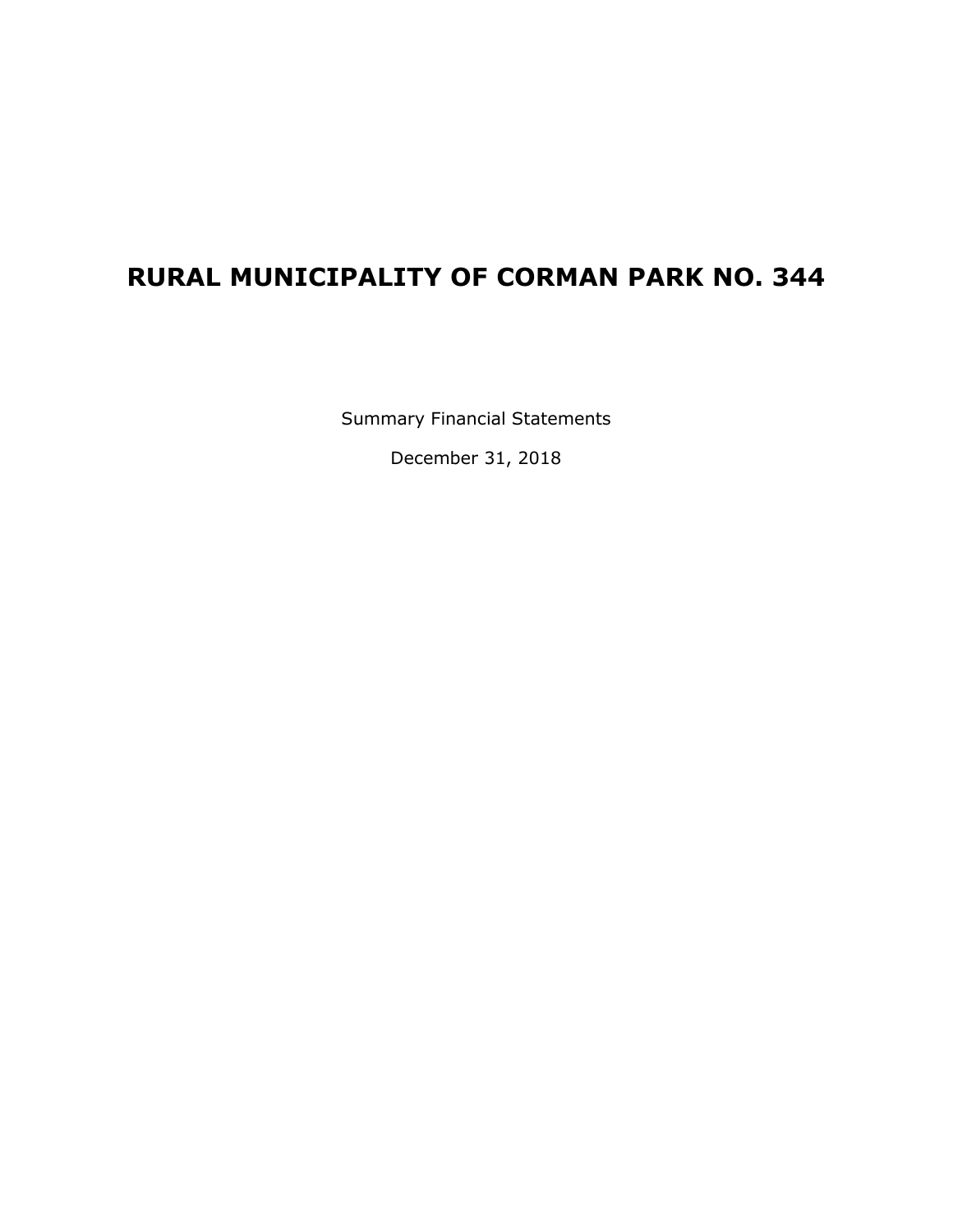To the Ratepayers of

#### Rural Municipality of Corman Park No. 344 (the "Municipality")

The Municipality's management is responsible for the preparation and presentation of the accompanying summary financial statements derived from the audited financial statements of the Municipality as at December 31, 2018 and for the year then ended prepared in accordance with Canadian public sector accounting standards. The preparation of the summary statements derived from the audited financial statements require management to determine the information that needs to be reflected in the summary financial statements so that they are consistent with all material respects with or represent a fair summary of the audited financial statement. This responsibility includes selecting appropriate accounting policies and making objective judgments and estimates in accordance with Canadian public sector accounting standards.

In discharging its responsibilities for the consistency with or representation of a fair summary of the audited financial statements, management is responsible for the appropriate consideration of the following matters:

(a) whether information in the summary financial statements is in agreement with the related information in a complete set of the complete audited financial statements; and

(b) whether, in all material respects, the summary financial statements contain the information necessary to avoid distorting or obscuring matters disclosed in the related complete audited financial statements, including the notes thereto.

In discharging its responsibilities for the integrity and fairness of the financial statements and for the accounting systems from which they are derived, management maintains the necessary systems of internal controls designed to provide assurance that transactions are authorized, assets are safeguarded and proper records are maintained.

Ultimate responsibility for the financial statements to the ratepayers of the municipality lies withe Council who review the financial statements in detail with management prior to their approval for publication.

Lino Reeve

Administrator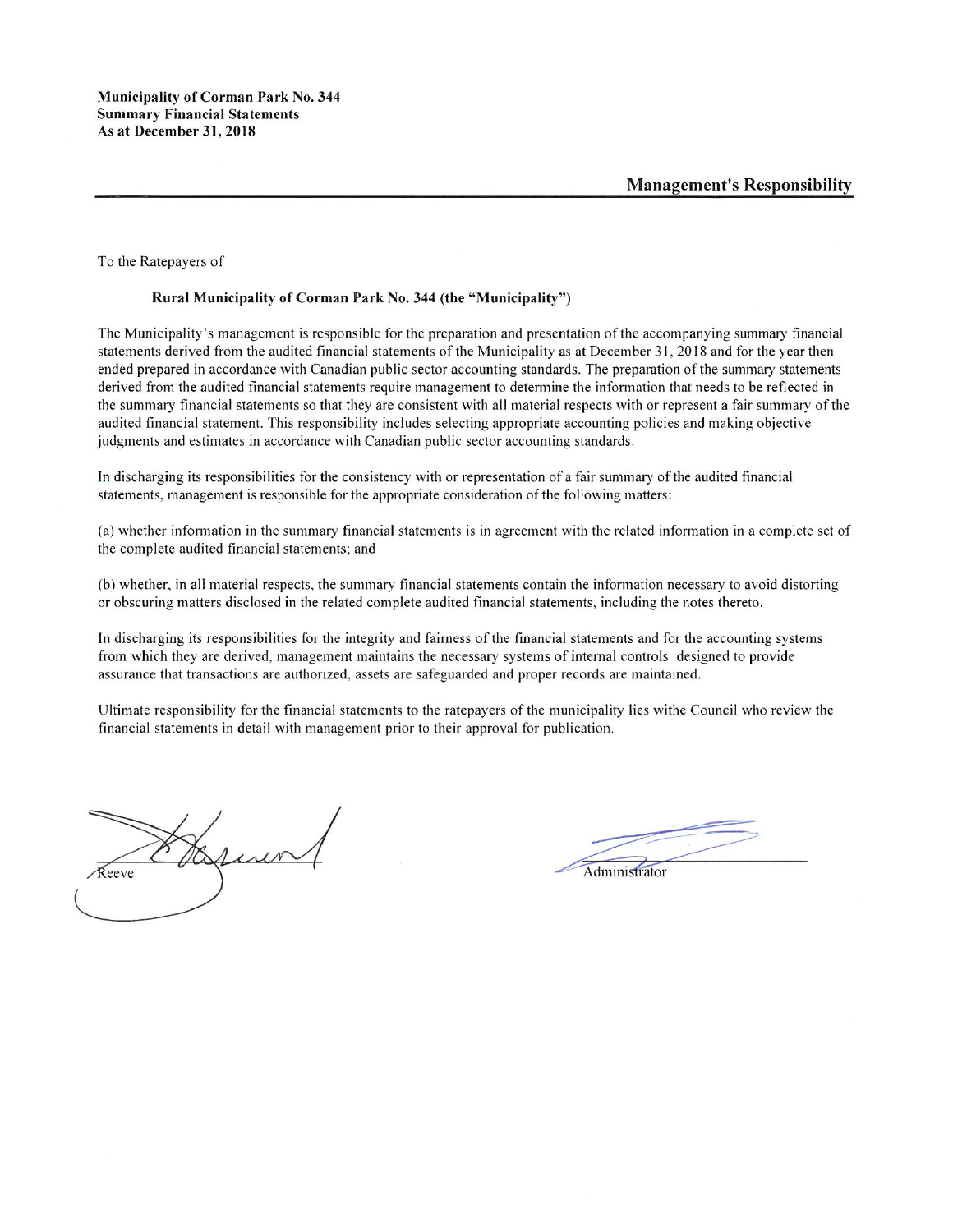# Deloitte.

Deloitte LLP 122 1st Avenue S Suite 400 Nutrien Tower Saskatoon SK S7K 7E5 Canada

Tel: 306-343-4400 Fax: 306-343-4480 www.deloitte.ca

## **Independent Auditor's Report**

To the Reeve and Council of Rural Municipality of Corman Park No. 344

#### **Report of the Independent Auditor on the Summary Financial Statements**

#### **Opinion**

The summary financial statements, which comprise the summary statement of financial position as at December 31, 2018, and the summary statements of operations, change in net financial assets, and cash flow for the year then ended, and related notes, are derived from the audited financial statements of the Rural Municipality of Corman Park No. 344 (the "Municipality") for the year ended December 31, 2018.

In our opinion, the accompanying summary financial statements are a fair summary of the audited financial statements in accordance with the criteria disclosed in Note 1 to the summary financial statements.

#### **Summary Financial Statements**

The summary financial statements do not contain all the disclosures required by Canadian public sector accounting standards ("PSAS"). Reading the summary financial statements and the auditor's report thereon, therefore, is not a substitute for reading the Municipality's audited financial statements and the auditor's report thereon.

The summary financial statements, and the audited financial statements, do not reflect the effects of events that occurred subsequent to the date of our report on those financial statements.

#### **The Audited Financial Statements and Our Report Thereon**

We expressed an unmodified audit opinion on the audited financial statements in our report dated May 27, 2019.

#### **Management's Responsibility for the Summary Financial Statements**

Management is responsible for the preparation of the summary financial statements in accordance with the criteria disclosed in Note 1 to the summary financial statements.

#### **Auditor's Responsibility**

Our responsibility is to express an opinion on whether the summary financial statements are a fair summary of the audited financial statements, based on our procedures, which were conducted in accordance with Canadian Auditing Standard 810, *Engagements to Report on Summary Financial Statements*.

Deloitte LLP

Chartered Professional Accountants June 25, 2019 Saskatoon, Saskatchewan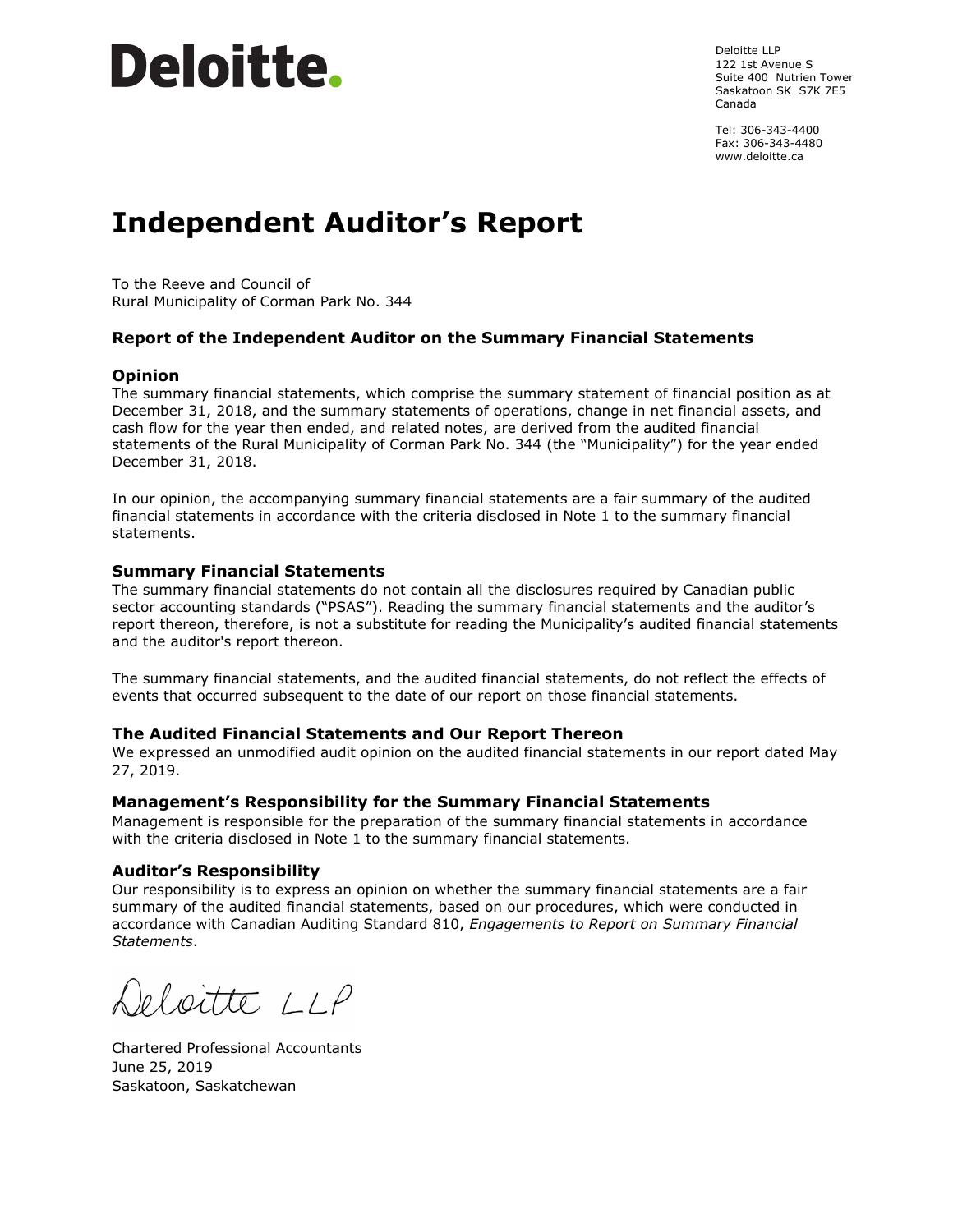#### **Rural Municipality of Corman Park No. 344 Summary Statement of Financial Position As at December 31, 2018**

Statement 1

|                                   | 2018       | 2017       |
|-----------------------------------|------------|------------|
| <b>FINANCIAL ASSETS</b>           | \$         | S          |
| Cash and Temporary Investments    | 18,954,157 | 22,693,344 |
| Taxes Receivable - Municipal      | 1,755,861  | 1,823,738  |
| Other Accounts Receivable         | 2,092,547  | 1,529,978  |
| Land for Resale                   |            |            |
| Long-Term Investments             | 139,829    | 147,171    |
| Loan Receivable                   | 708,759    |            |
| <b>Total Financial Assets</b>     | 23,651,153 | 26,194,231 |
|                                   |            |            |
| <b>LIABILITIES</b>                |            |            |
| <b>Accounts Payable</b>           | 6,860,340  | 9,436,409  |
| Deposits                          | 45,050     | 28,650     |
| Deferred Revenue                  | 254,094    | 462,649    |
| Decomissioning Obligations        | 137,080    | 137,080    |
| Liability for Contaminated Sites  | 39,670     | 39,007     |
| Long-Term Debt                    | 1,646,705  | 1,827,054  |
| <b>Total Liabilities</b>          | 8,982,939  | 11,930,849 |
|                                   |            |            |
| <b>NET FINANCIAL ASSETS</b>       | 14,668,214 | 14,263,382 |
|                                   |            |            |
| <b>NON-FINANCIAL ASSETS</b>       |            |            |
| Tangible Capital Assets           | 33,033,370 | 29,037,297 |
| Prepayments and Deferred Charges  | 62,504     | 48,846     |
| Inventories                       | 1,248,737  | 713,800    |
| <b>Total Non-Financial Assets</b> | 34,344,611 | 29,799,943 |
|                                   |            |            |

### **ACCUMULATED SURPLUS 49,012,825 44,063,325**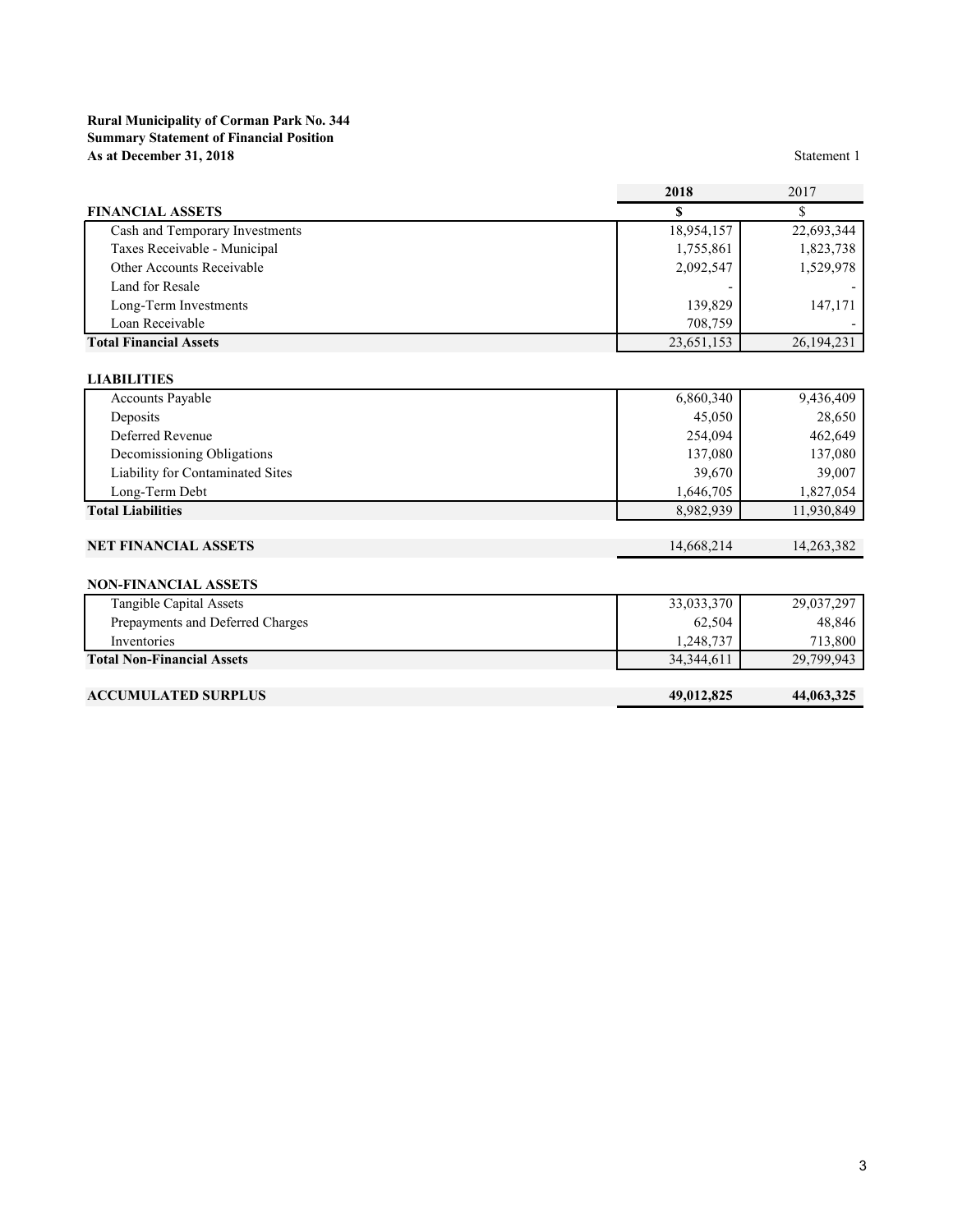#### **Rural Municipality of Corman Park No. 344 Summary Statement of Operations Year ended December 31, 2018**

|                                                                      | 2018 Budget | 2018       | 2017       |
|----------------------------------------------------------------------|-------------|------------|------------|
| <b>REVENUES</b>                                                      | S           | \$         | \$         |
| Taxes and Other Unconditional Revenue                                | 12,525,111  | 12,887,801 | 12,070,161 |
| Fees and Charges                                                     | 3,184,777   | 4,996,559  | 3,615,212  |
| <b>Conditional Grants</b>                                            | 89,511      | 70,625     | 83,866     |
| Tangible Capital Asset Sales - (Loss)                                | 140,000     | (110, 714) | (145,791)  |
| Investment Income and Commissions                                    | 90,700      | 192,682    | 160,653    |
| <b>Other Revenues</b>                                                | 610,100     | 1,091,267  | 515,095    |
| <b>Total Revenues</b>                                                | 16,640,199  | 19,128,220 | 16,299,196 |
| <b>EXPENSES</b>                                                      |             |            |            |
| <b>General Government Services</b>                                   | 1,603,169   | 1,597,948  | 1,969,351  |
| Protective Services                                                  | 2,328,827   | 2,879,065  | 2,020,850  |
| <b>Transportation Services</b>                                       | 8,882,908   | 7,990,327  | 8,143,760  |
| <b>Environmental and Public Health Services</b>                      | 317,372     | 260,636    | 296,083    |
| Planning and Development Services                                    | 1,340,610   | 1,416,376  | 1,190,407  |
| Recreation and Cultural Services                                     | 117,822     | 108,108    | 115,993    |
| <b>Utility Services</b>                                              | 770,128     | 792,141    | 753,288    |
| <b>Total Expenses</b>                                                | 15,360,836  | 15,044,601 | 14,489,732 |
| Surplus of Revenues over Expenses before Other Capital Contributions | 1,279,363   | 4,083,619  | 1,809,464  |
| Provincial/Federal Capital Grants and Contributions                  | 506,203     | 865,881    | 743,263    |
| <b>Surplus of Revenues over Expenses</b>                             | 1,785,566   | 4,949,500  | 2,552,727  |
| <b>Accumulated Surplus, Beginning of Year</b>                        | 44,063,325  | 44,063,325 | 41,510,598 |
| <b>Accumulated Surplus, End of Year</b>                              | 45,848,891  | 49,012,825 | 44,063,325 |

Statement 2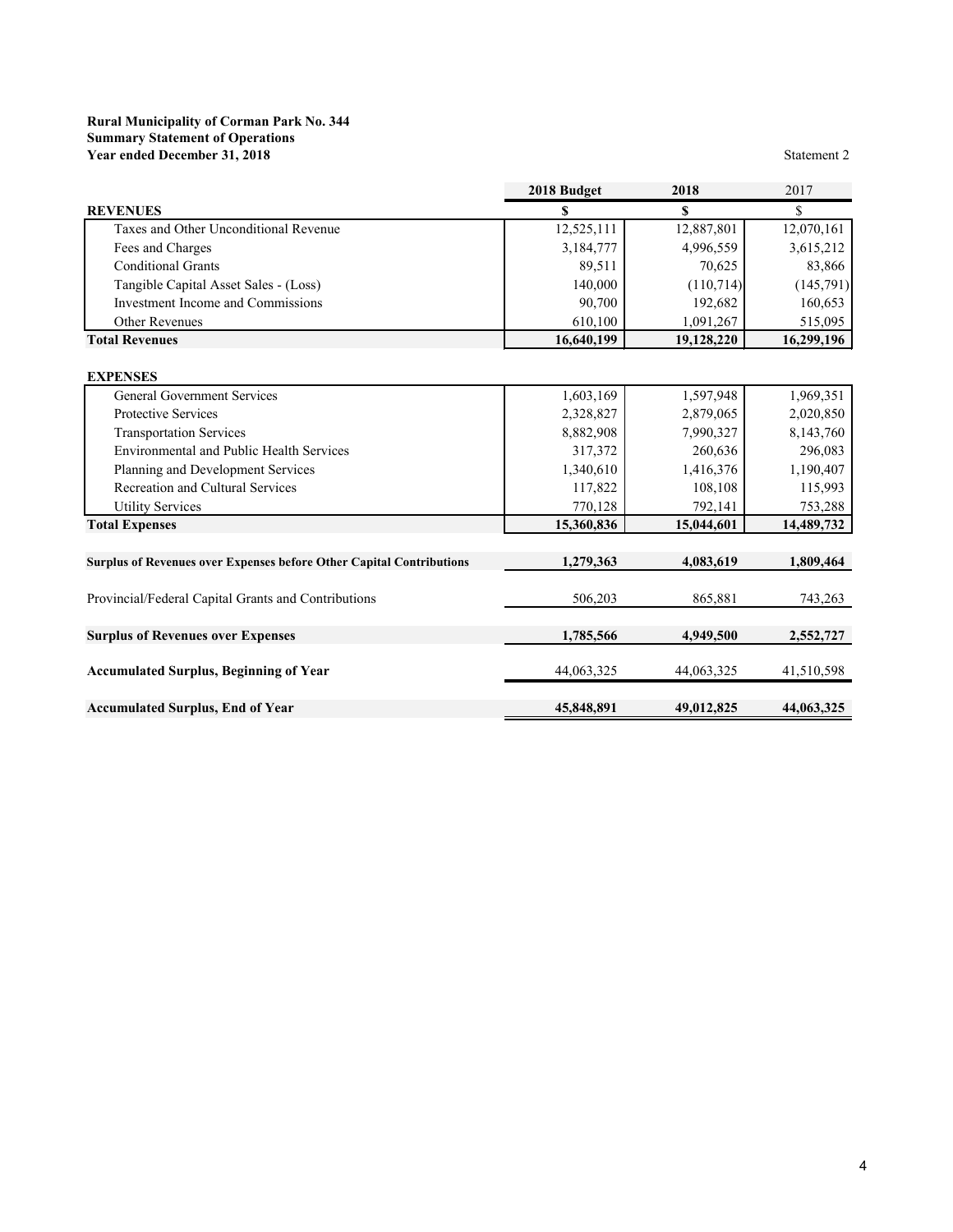#### **Rural Municipality of Corman Park No. 344 Summary Statement of Change in Net Financial Assets Year ended December 31, 2018** Statement 3

|                                                 | 2018 Budget | 2018        | 2017        |
|-------------------------------------------------|-------------|-------------|-------------|
|                                                 | S           | \$          | \$          |
| <b>Surplus of Revenues over Expenses</b>        | 1,785,566   | 4,949,500   | 2,552,727   |
|                                                 |             |             |             |
| Acquisition of tangible capital assets          |             | (6,098,731) | (3,868,557) |
| Amortization of tangible capital assets         |             | 1,687,997   | 1,543,018   |
| Proceeds on disposal of tangible capital assets |             | 303,947     | 81,775      |
| Loss on the disposal of tangible capital assets |             | 110,714     | 145,791     |
| <b>Increase in Tangible Capital Assets</b>      |             | (3,996,073) | (2,097,973) |
|                                                 |             |             |             |
| Acquisition of supplies inventories             |             | (1,248,737) | (713, 798)  |
| Net change in prepaid expenses                  |             | (13, 658)   | 1,710       |
| Consumption of supplies inventory               |             | 713,800     | 501,428     |
| <b>Increase in Other Non-financial Assets</b>   |             | (548, 595)  | (210, 660)  |
| <b>Increase in Net Financial Assets</b>         | 1,785,566   | 404,832     | 244,094     |
| <b>Net Financial Assets - Beginning of Year</b> | 14,263,382  | 14,263,382  | 14,019,288  |
| <b>Net Financial Assets - End of Year</b>       | 16,048,948  | 14,668,214  | 14,263,382  |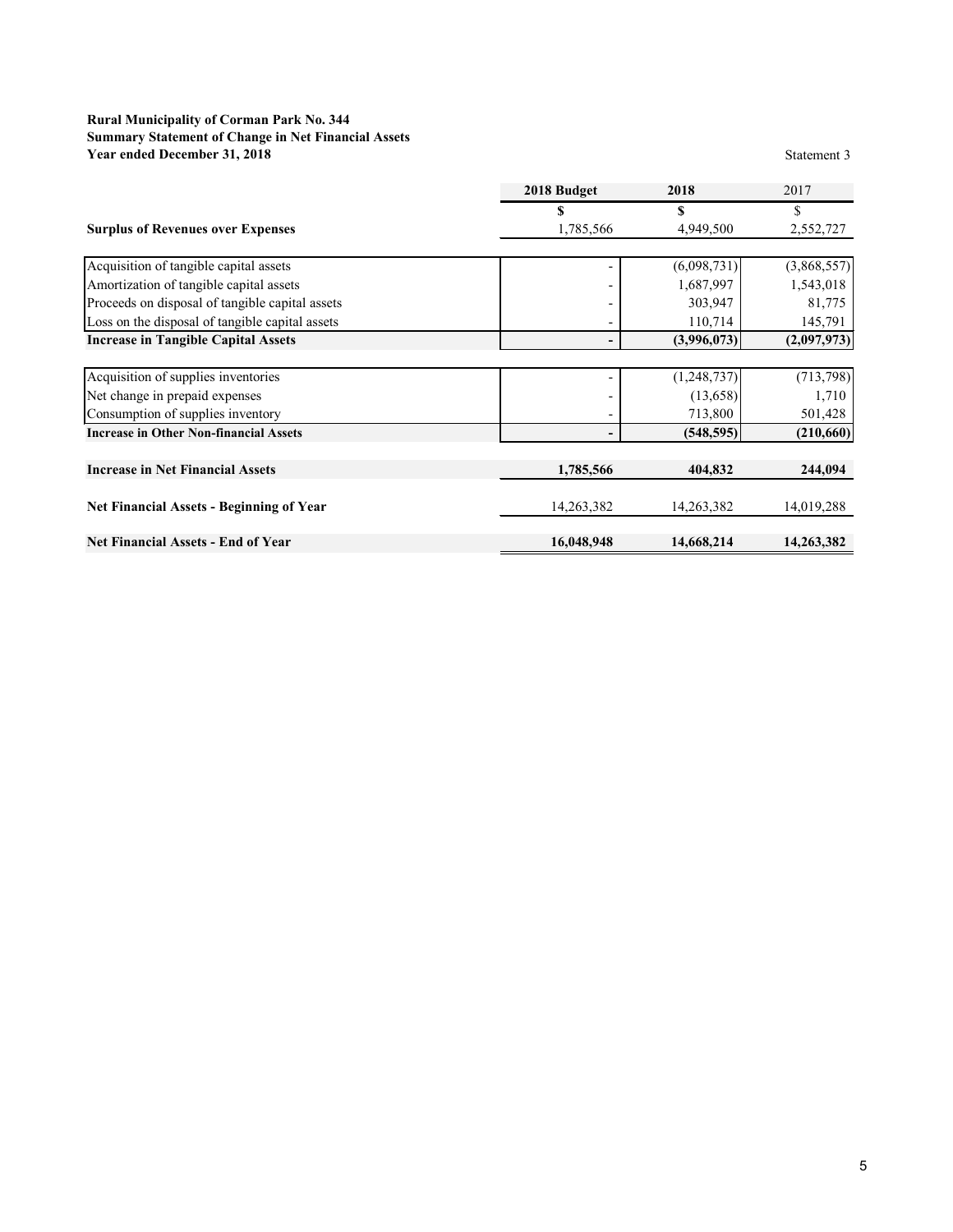#### **Rural Municipality of Corman Park No. 344 Summary Statement of Cash Flow As at December 31, 2018** Statement 4

|                                             | 2018      | 2017      |
|---------------------------------------------|-----------|-----------|
|                                             | S         |           |
| <b>Operating:</b>                           |           |           |
| Surplus of Revenues over Expenses           | 4,949,500 | 2,552,727 |
| Amortization                                | 1,687,997 | 1,543,018 |
| Loss on disposal of tangible capital assets | 110.714   | 145,791   |
|                                             | 6.748.211 | 4 241 536 |

|                                       | 6,748,211   | 4,241,536  |
|---------------------------------------|-------------|------------|
| Change in non-cash working capital    |             |            |
| Taxes Receivable - Municipal          | 67,877      | 196,001    |
| Other Accounts Receivable             | (562, 569)  | (946, 657) |
| Loans Granted                         | (708, 759)  |            |
| Accounts Payable                      | (2,576,069) | 4,224,416  |
| Deposits                              | 16,400      | 5,400      |
| Deferred Revenue                      | (208, 555)  | 350,135    |
| <b>Accrued Landfill Costs</b>         |             | 4,790      |
| Liability for Contaminated Sites      | 663         | (212,370)  |
| Inventories                           | (534, 937)  |            |
| Prepayments and Deferred Charges      | (13,658)    | 1,710      |
| Cash provided by operating activities | 2,228,604   | 7,864,961  |

| Capital:                                              |             |             |
|-------------------------------------------------------|-------------|-------------|
| Acquisition of tangible capital assets                | (6,098,731) | (3,868,557) |
| Proceeds from the disposal of tangible capital assets | 303.947     | 81.775      |
| Cash used in capital activities                       | (5.794.784) | (3,786,782) |
|                                                       |             |             |

| <b>Investing:</b>                     |       |       |
|---------------------------------------|-------|-------|
| Long-term investments                 | 7,342 | 1,972 |
| Cash provided by investing activities | 7,342 | 1.972 |
|                                       |       |       |
| <b>Financing:</b>                     |       |       |

| Long-term debt issued                                     |             | 1,827,054  |
|-----------------------------------------------------------|-------------|------------|
| Long-term debt repaid                                     | (180, 349)  |            |
| Cash used in financing activities                         | (180, 349)  | 1,827,054  |
|                                                           |             |            |
| Change in Cash and Temporary Investments during the year  | (3,739,187) | 5,907,205  |
|                                                           |             |            |
| <b>Cash and Temporary Investments - Beginning of Year</b> | 22,693,344  | 16,786,139 |
|                                                           |             |            |
| <b>Cash and Temporary Investments - End of Year</b>       | 18,954,157  | 22,693,344 |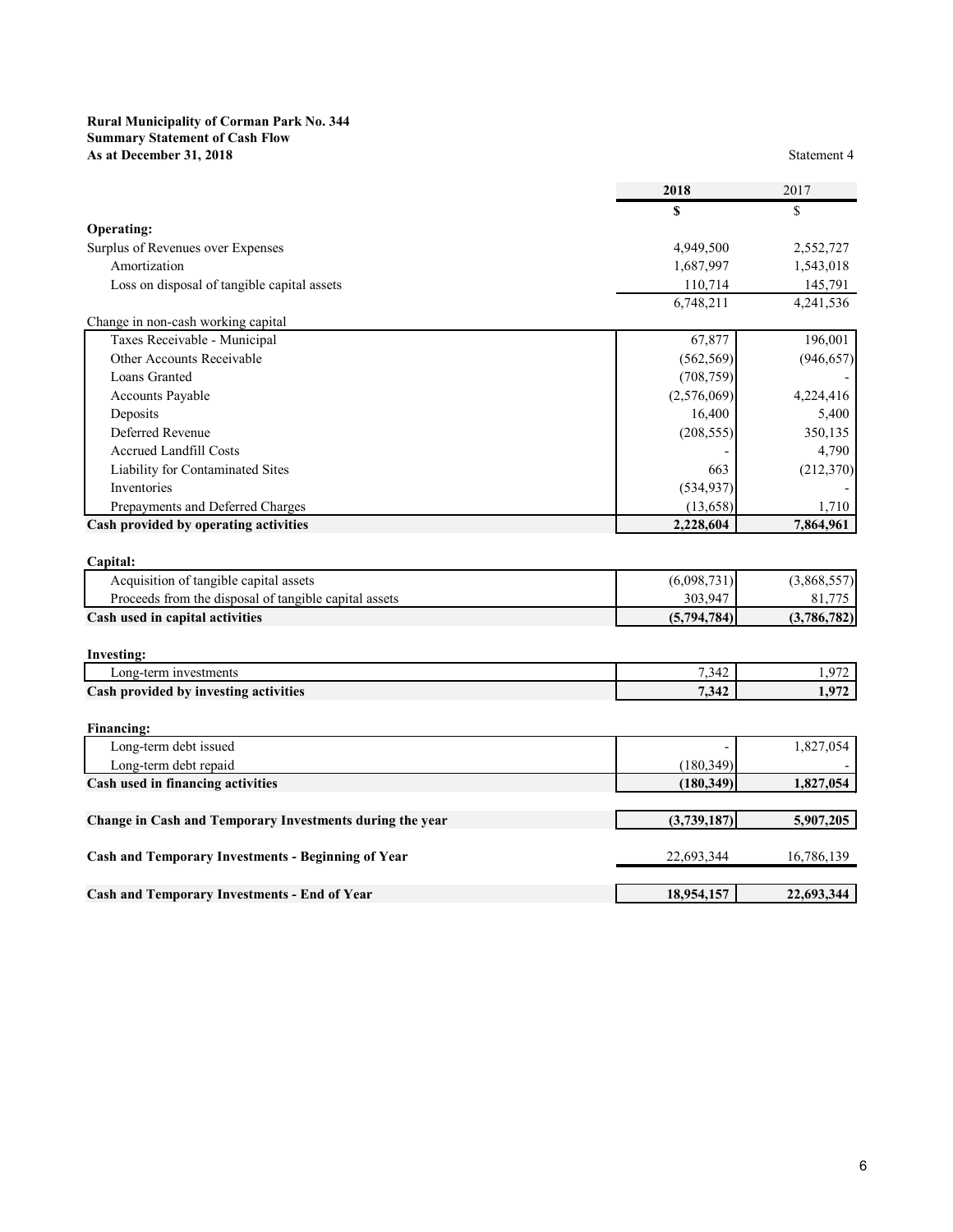#### **Municipality of Corman Park No. 344 Notes to the Summary Financial Statements As at December 31, 2018**

#### **1. Basis of Presentation**

These summary financial statements are prepared to provide general understanding of the the financial position as at December 31, 2018 and the results of operations, changes in net financial assets and cash flows of the Municipality for the year then ended.

The summary financial statements are derived from and presented on the same basis as the audited financial statements of the Rural Municipality of Corman Park (the "Municipality") as at December 31, 2018 and for the year then ended, except as described in the following paragraphs.

The preparation of these summary financial statements requires management to determine the information that needs to be reflected in the summary financial statements so that they are consistent, in all material respects, with or represent a fair summary of the audited financial statements.

These summarized financial statements have been prepared by management using the following criteria:

- a) whether information in the summary financial statements is in agreement with the related information in the complete audited financial statements; and
- b) whether, in all material respects, the summary financial statements contain the information necessary to avoid distorting or obscuring matters disclosed in the related complete audited financial statements, including the notes thereto.

Management determined that the notes and the schedules to the financial statements other than the Schedule of Council Remuneration are not required for general understanding of the financial position, results of operations, changes in net financial assets and cash flows of the Municipality. Therefore these items not included herein are however integral parts of the financial statements presented in accordance with Canadian public sector accounting standards.

The complete audited financial statements of the Municipality are available upon request by contacting the Municipality.